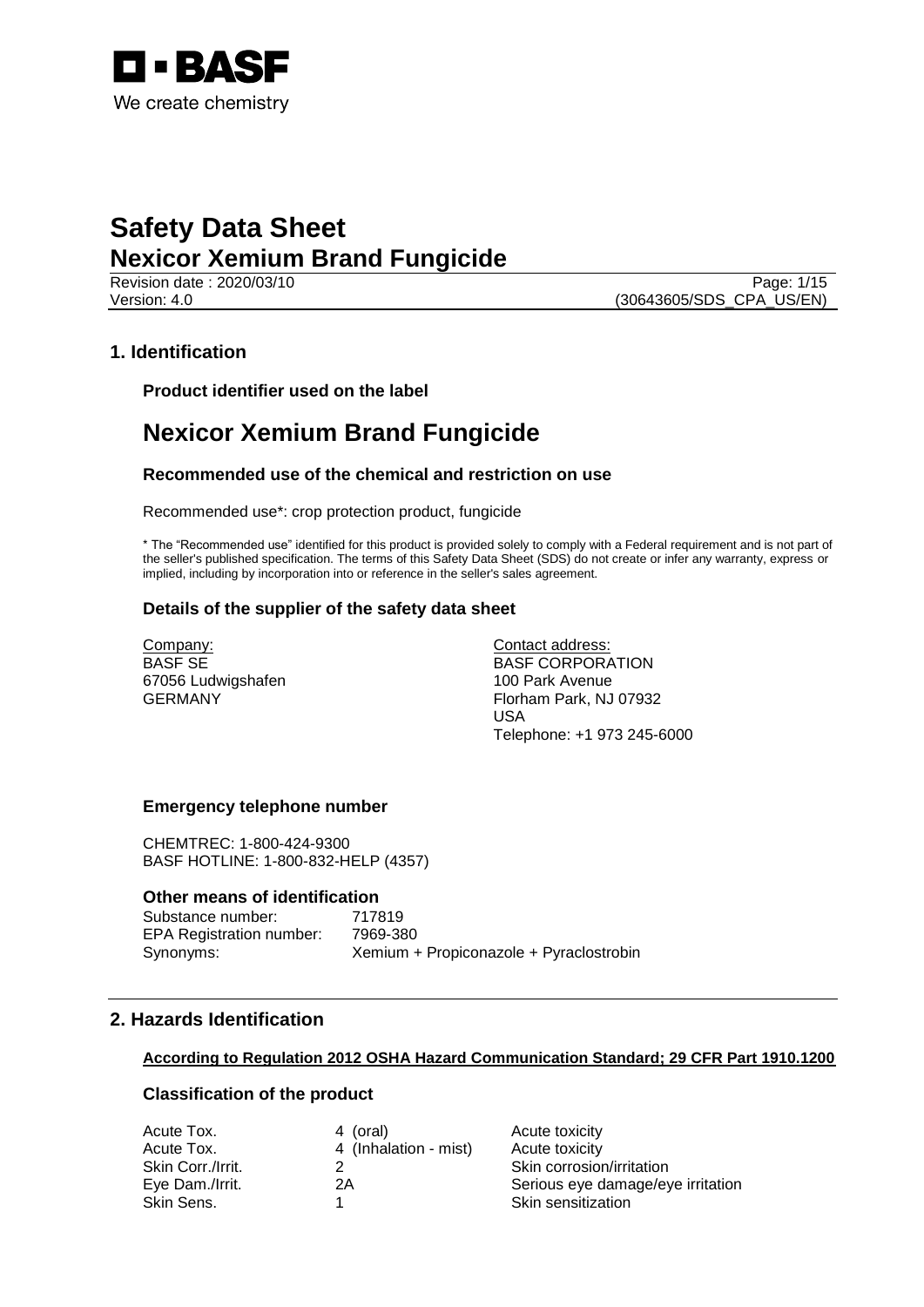Revision date : 2020/03/10 Page: 2/15

Version: 4.0 (30643605/SDS\_CPA\_US/EN)

| Repr.<br>Repr.                          | Add. cat. lact.<br>2 (unborn child)     | Reproductive toxicity<br>Reproductive toxicity                                                 |
|-----------------------------------------|-----------------------------------------|------------------------------------------------------------------------------------------------|
| STOT SE                                 | 3 (irritating to<br>respiratory system) | Specific target organ toxicity - single exposure                                               |
| Aquatic Acute<br><b>Aquatic Chronic</b> |                                         | Hazardous to the aquatic environment - acute<br>Hazardous to the aquatic environment - chronic |

## **Label elements**



Signal Word: Warning

| <b>Hazard Statement:</b>               |                                                                                                                                     |
|----------------------------------------|-------------------------------------------------------------------------------------------------------------------------------------|
| H319                                   | Causes serious eye irritation.                                                                                                      |
| H315                                   | Causes skin irritation.                                                                                                             |
| H317                                   | May cause an allergic skin reaction.                                                                                                |
| H362                                   | May cause harm to breast-fed children.                                                                                              |
| H335                                   | May cause respiratory irritation.                                                                                                   |
| H361                                   | Suspected of damaging the unborn child.                                                                                             |
| H302 + H332                            | Harmful if swallowed or if inhaled                                                                                                  |
| H400                                   | Very toxic to aquatic life.                                                                                                         |
| H410                                   | Very toxic to aquatic life with long lasting effects.                                                                               |
| Precautionary Statements (Prevention): |                                                                                                                                     |
| P <sub>280</sub>                       | Wear protective gloves, protective clothing and eye protection or face<br>protection.                                               |
| P <sub>271</sub>                       | Use only outdoors or in a well-ventilated area.                                                                                     |
| P273                                   | Avoid release to the environment.                                                                                                   |
| P <sub>260</sub>                       | Do not breathe dust/mist/vapours.                                                                                                   |
| P280                                   | Wear eye protection.                                                                                                                |
| P201                                   | Obtain special instructions before use.                                                                                             |
| P202                                   | Do not handle until all safety precautions have been read and<br>understood.                                                        |
| P272                                   | Contaminated work clothing should not be allowed out of the workplace.                                                              |
| P270                                   | Do not eat, drink or smoke when using this product.                                                                                 |
| P264                                   | Wash contaminated body parts thoroughly after handling.                                                                             |
| P263                                   | Avoid contact during pregnancy and while nursing.                                                                                   |
| Precautionary Statements (Response):   |                                                                                                                                     |
| P312                                   | Call a POISON CENTER or doctor/physician if you feel unwell.                                                                        |
| P305 + P351 + P338                     | IF IN EYES: Rinse cautiously with water for several minutes. Remove<br>contact lenses, if present and easy to do. Continue rinsing. |
| P304 + P340                            | IF INHALED: Remove person to fresh air and keep comfortable for<br>breathing.                                                       |
| P302 + P352                            | IF ON SKIN: Wash with plenty of soap and water.                                                                                     |
| P333 + P313                            | If skin irritation or rash occurs: Get medical advice/attention.                                                                    |
| P330                                   | Rinse mouth                                                                                                                         |
| P391                                   | Collect spillage.                                                                                                                   |
| P308 + P313                            | IF exposed or concerned: Get medical advice/attention.                                                                              |
| P332 + P313                            | If skin irritation occurs: Get medical advice/attention.                                                                            |
| $P362 + P364$                          | Take off contaminated clothing and wash it before reuse.                                                                            |
| P337 + P313                            | If eye irritation persists: Get medical advice/attention.                                                                           |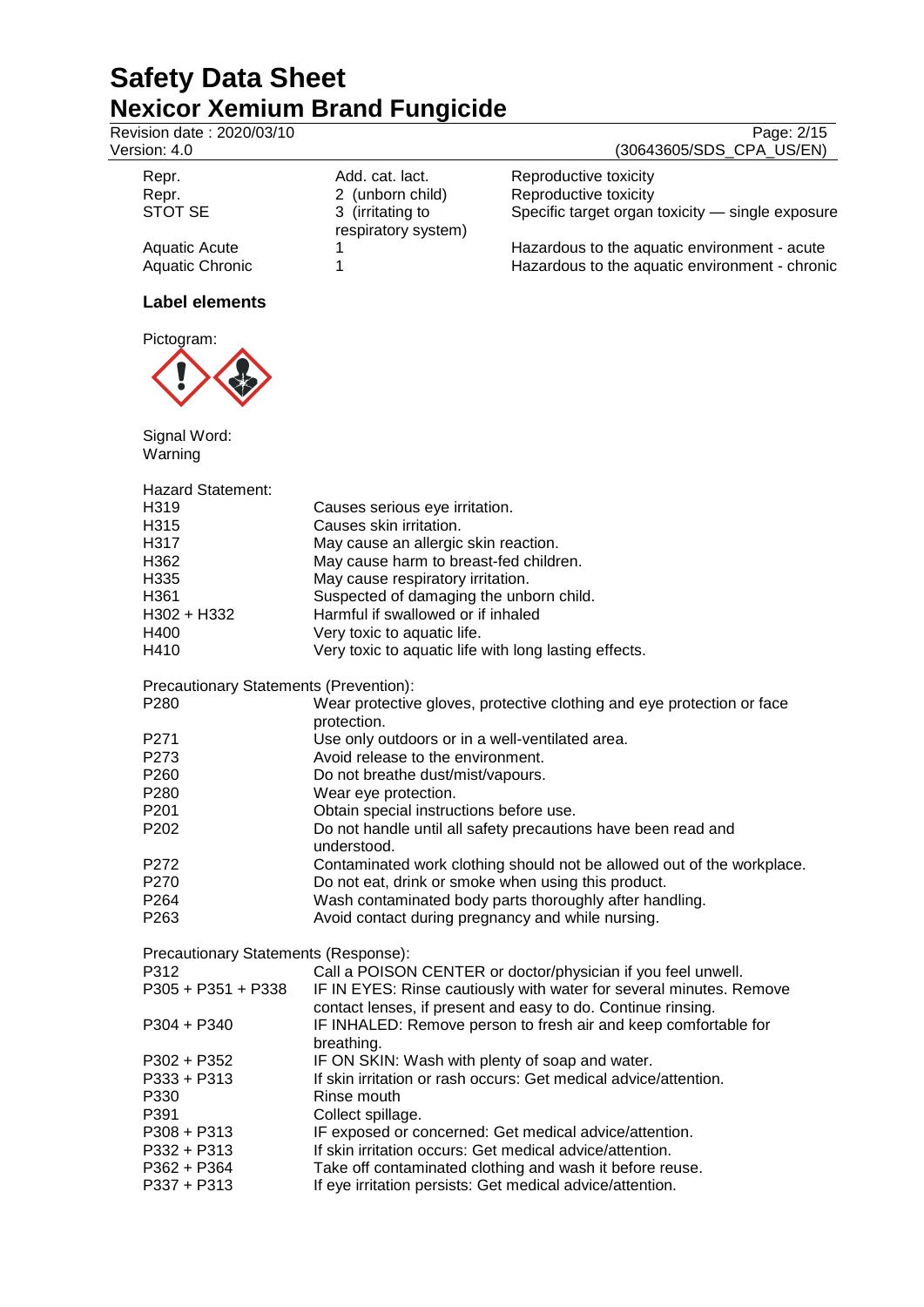| Revision date: 2020/03/10            |                                                                                      | Page: 3/15               |
|--------------------------------------|--------------------------------------------------------------------------------------|--------------------------|
| Version: 4.0                         |                                                                                      | (30643605/SDS CPA US/EN) |
| Precautionary Statements (Storage):  |                                                                                      |                          |
| $P403 + P233$                        | Store in a well-ventilated place. Keep container tightly closed.                     |                          |
| P405                                 | Store locked up.                                                                     |                          |
| Precautionary Statements (Disposal): |                                                                                      |                          |
| P501                                 | Dispose of contents and container to hazardous or special waste<br>collection point. |                          |

## **3. Composition / Information on Ingredients**

## **According to Regulation 2012 OSHA Hazard Communication Standard; 29 CFR Part 1910.1200**

#### Fluxapyroxad

CAS Number: 907204-31-3 Content (W/W): 2.8 % Synonym: No data available.

## propiconazole

CAS Number: 60207-90-1 Content (W/W): 11.7 % Synonym: 1H-1,2,4-Triazole, 1-[[2-(2,4-dichlorophenyl)-4-propyl-1,3-dioxolan-2 yl]methyl]-

#### Pyraclostrobin

CAS Number: 175013-18-0 Content (W/W): 18.7 % Synonym: No data available.

#### solvent naphtha

CAS Number: 64742-94-5 Content (W/W): 15.0 - 20.0% Synonym: Solvent naphtha, petroleum, heavy arom.

Decanamide, N,N-dimethyl-CAS Number: 14433-76-2 Content (W/W): 10.0 - 15.0% Synonym: No data available.

## **4. First-Aid Measures**

## **Description of first aid measures**

## **General advice:**

First aid personnel should pay attention to their own safety. If the patient is likely to become unconscious, place and transport in stable sideways position (recovery position). Immediately remove contaminated clothing.

## **If inhaled:**

Keep patient calm, remove to fresh air, seek medical attention.

## **If on skin:**

Immediately wash thoroughly with soap and water, seek medical attention.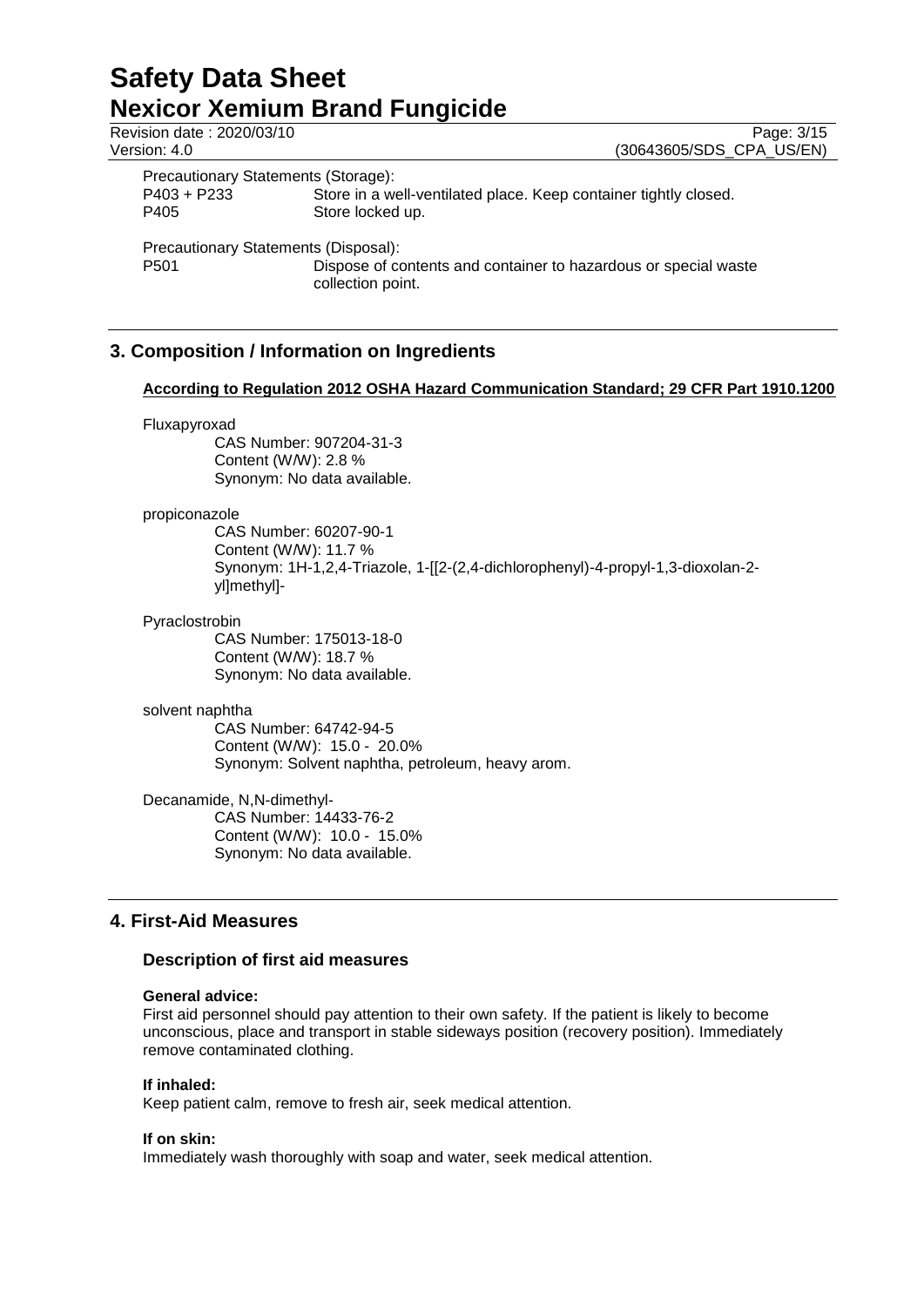Revision date : 2020/03/10 Page: 4/15<br>Version: 4.0 Page: 4/15 (30643605/SDS\_CPA\_US/EN)

## **If in eyes:**

Wash affected eyes for at least 15 minutes under running water with eyelids held open, consult an eye specialist.

## **If swallowed:**

Immediately rinse mouth and then drink 200-300 ml of water, seek medical attention.

## **Most important symptoms and effects, both acute and delayed**

Symptoms: Information, i.e. additional information on symptoms and effects may be included in the GHS labeling phrases available in Section 2 and in the Toxicological assessments available in Section 11., (Further) symptoms and / or effects are not known so far

## **Indication of any immediate medical attention and special treatment needed**

Note to physician

Treatment: Treat according to symptoms (decontamination, vital functions), no known specific antidote.

## **5. Fire-Fighting Measures**

## **Extinguishing media**

Suitable extinguishing media: water spray, dry powder, foam, carbon dioxide

## **Special hazards arising from the substance or mixture**

Hazards during fire-fighting: carbon monoxide, carbon dioxide, nitrogen oxides The substances/groups of substances mentioned can be released in case of fire.

## **Advice for fire-fighters**

Protective equipment for fire-fighting: Wear self-contained breathing apparatus and chemical-protective clothing.

#### **Further information:**

Keep containers cool by spraying with water if exposed to fire. In case of fire and/or explosion do not breathe fumes. Collect contaminated extinguishing water separately, do not allow to reach sewage or effluent systems. Dispose of fire debris and contaminated extinguishing water in accordance with official regulations.

## **6. Accidental release measures**

#### **Personal precautions, protective equipment and emergency procedures**

Do not breathe vapour/spray. Use personal protective clothing. Avoid contact with the skin, eyes and clothing.

## **Environmental precautions**

Do not discharge into the subsoil/soil. Do not discharge into drains/surface waters/groundwater.

## **Methods and material for containment and cleaning up**

For small amounts: Pick up with suitable absorbent material (e.g. sand, sawdust, general-purpose binder, kieselguhr).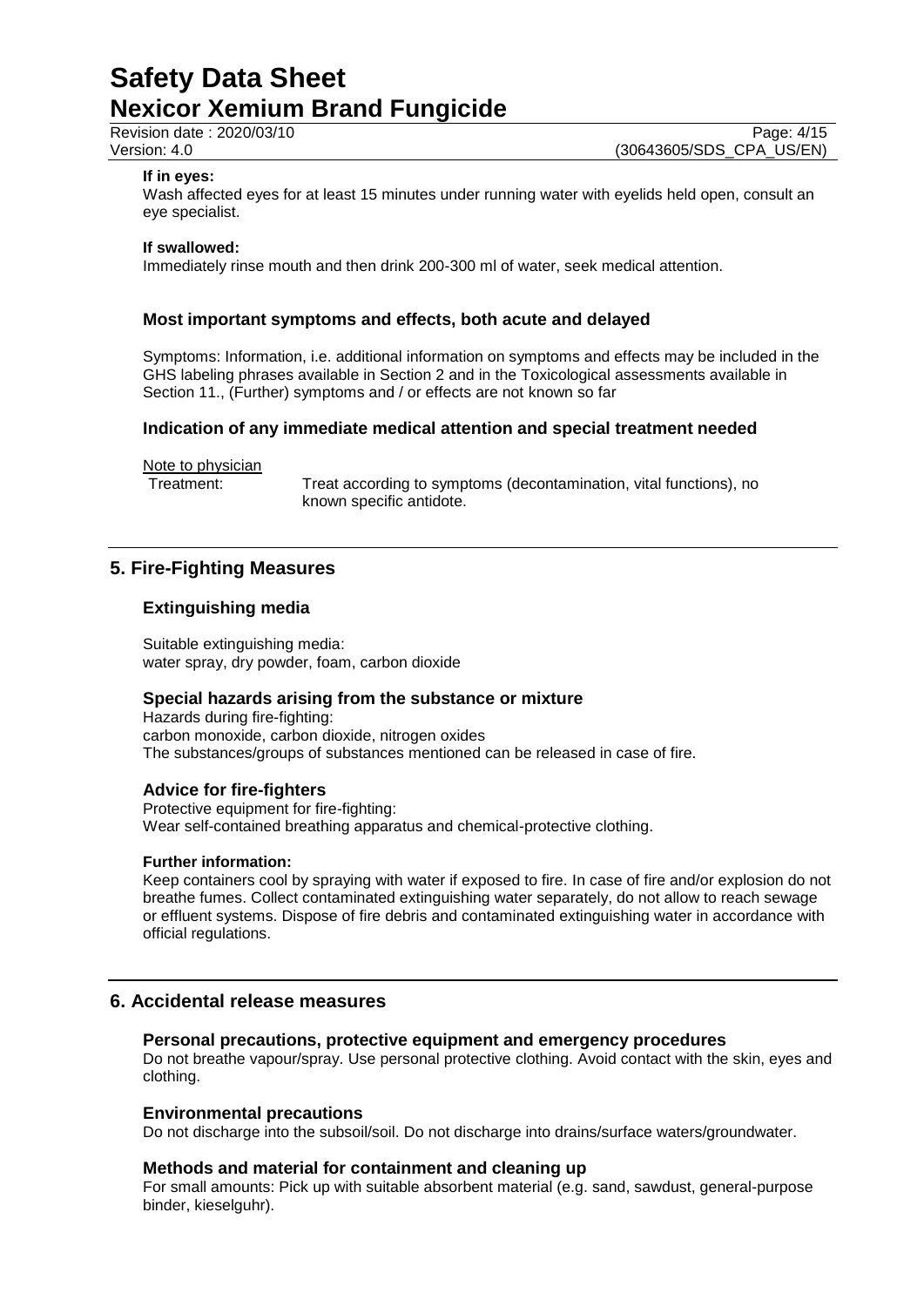Revision date : 2020/03/10 Page: 5/15<br>Version: 4.0 Page: 5/15 (30643605/SDS CPA US/EN)

(30643605/SDS\_CPA\_US/EN)

For large amounts: Dike spillage. Pump off product.

Dispose of absorbed material in accordance with regulations. Collect waste in suitable containers, which can be labeled and sealed. Clean contaminated floors and objects thoroughly with water and detergents, observing environmental regulations. Wear suitable protective equipment.

## **7. Handling and Storage**

## **Precautions for safe handling**

No special measures necessary if stored and handled correctly. Ensure thorough ventilation of stores and work areas. When using do not eat, drink or smoke. Hands and/or face should be washed before breaks and at the end of the shift.

Protection against fire and explosion:

Vapours may form ignitable mixture with air. Prevent electrostatic charge - sources of ignition should be kept well clear - fire extinguishers should be kept handy.

## **Conditions for safe storage, including any incompatibilities**

Segregate from foods and animal feeds.

Further information on storage conditions: Keep away from heat. Protect from direct sunlight.

## **8. Exposure Controls/Personal Protection**

## **Users of a pesticidal product should refer to the product label for personal protective equipment requirements.**

## **Components with occupational exposure limits**

| solvent naphtha        | <b>ACGIH TLV</b> | TWA value 200 mg/m3 Non-aerosol (total<br>hydrocarbon vapor);<br>Application restricted to conditions in which there<br>are negligible aerosol exposures.<br>Skin Designation Non-aerosol (total<br>hydrocarbon vapor);<br>The substance can be absorbed through the skin. |
|------------------------|------------------|----------------------------------------------------------------------------------------------------------------------------------------------------------------------------------------------------------------------------------------------------------------------------|
| Naphthalene, 1-methyl- | <b>ACGIH TLV</b> | Skin Designation;<br>The substance can be absorbed through the skin.<br>TWA value 0.5 ppm;                                                                                                                                                                                 |
| Naphthalene, 2-methyl- | <b>ACGIH TLV</b> | TWA value 0.5 ppm; Skin Designation;<br>The substance can be absorbed through the skin.                                                                                                                                                                                    |

## **Advice on system design:**

Whenever possible, engineering controls should be used to minimize the need for personal protective equipment.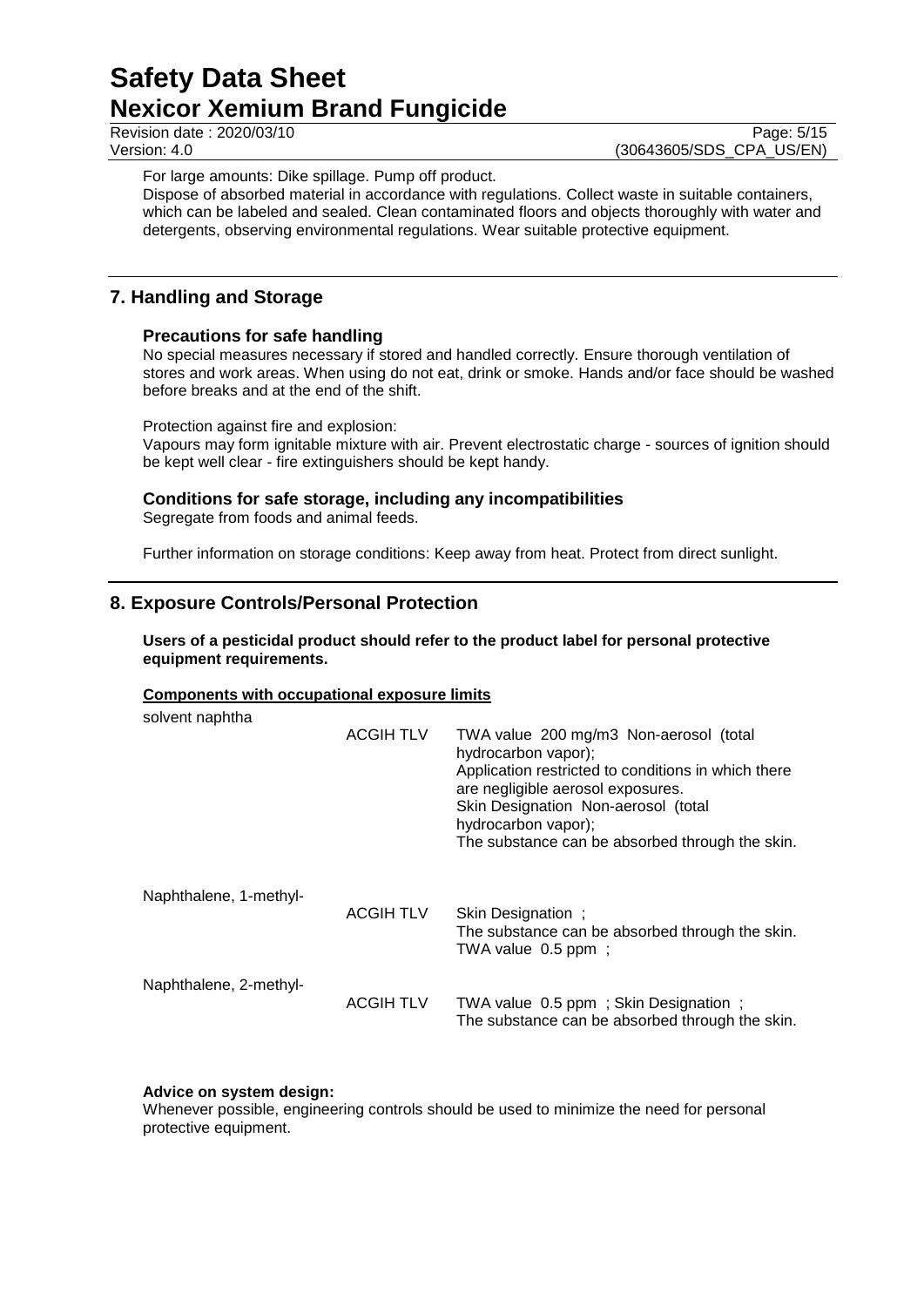Revision date : 2020/03/10 Page: 6/15<br>Version: 4.0 Page: 6/15 (30643605/SDS CPA US/EN)

(30643605/SDS\_CPA\_US/EN)

## **Personal protective equipment**

## **RECOMMENDATIONS FOR MANUFACTURING, COMMERCIAL BLENDING, AND PACKAGING WORKERS:**

## **Respiratory protection:**

Wear respiratory protection if ventilation is inadequate. Wear a NIOSH-certified (or equivalent) TC23C Chemical/Mechanical type filter system to remove a combination of particles, gas and vapours. For situations where the airborne concentrations may exceed the level for which an air purifying respirator is effective, or where the levels are unknown or Immediately Dangerous to Life or Health (IDLH), use NIOSH-certified full facepiece pressure demand self-contained breathing apparatus (SCBA) or a full facepiece pressure demand supplied-air respirator (SAR) with escape provisions.

## **Hand protection:**

Chemical resistant protective gloves, Protective glove selection must be based on the user's assessment of the workplace hazards.

#### **Eye protection:**

Safety glasses with side-shields. Tightly fitting safety goggles (chemical goggles). Wear face shield if splashing hazard exists.

#### **Body protection:**

Body protection must be chosen depending on activity and possible exposure, e.g. head protection, apron, protective boots, chemical-protection suit.

#### **General safety and hygiene measures:**

The statements on personal protective equipment in the instructions for use apply when handling crop-protection agents in final-consumer packing. Wearing of closed work clothing is recommended. Personal protective equipment should be decontaminated prior to reuse. Gloves must be inspected regularly and prior to each use. Replace if necessary (e.g. pinhole leaks). Remove contaminated clothing. Store work clothing separately. Hands and/or face should be washed before breaks and at the end of the shift. No eating, drinking, smoking or tobacco use at the place of work. Keep away from food, drink and animal feeding stuffs.

## **9. Physical and Chemical Properties**

| Form:                  | liquid                                      |
|------------------------|---------------------------------------------|
| Odour:                 | moderate odour, fish-like                   |
| Odour threshold:       | Not determined since harmful by inhalation. |
| Colour:                | orange, clear                               |
| pH value:              | approx. $5 - 7$                             |
|                        | $(1\%$ (m), 23 °C)                          |
| Melting point:         | $<$ -19 °C                                  |
| Boiling point:         | The product has not been tested.            |
| Flash point:           | approx. 135 °C                              |
| Flammability:          | not applicable                              |
| Lower explosion limit: | As a result of our experience with this     |
|                        | product and our knowledge of its            |
|                        | composition we do not expect any            |
|                        | hazard as long as the product is used       |
|                        | appropriately and in accordance with        |
|                        | the intended use.                           |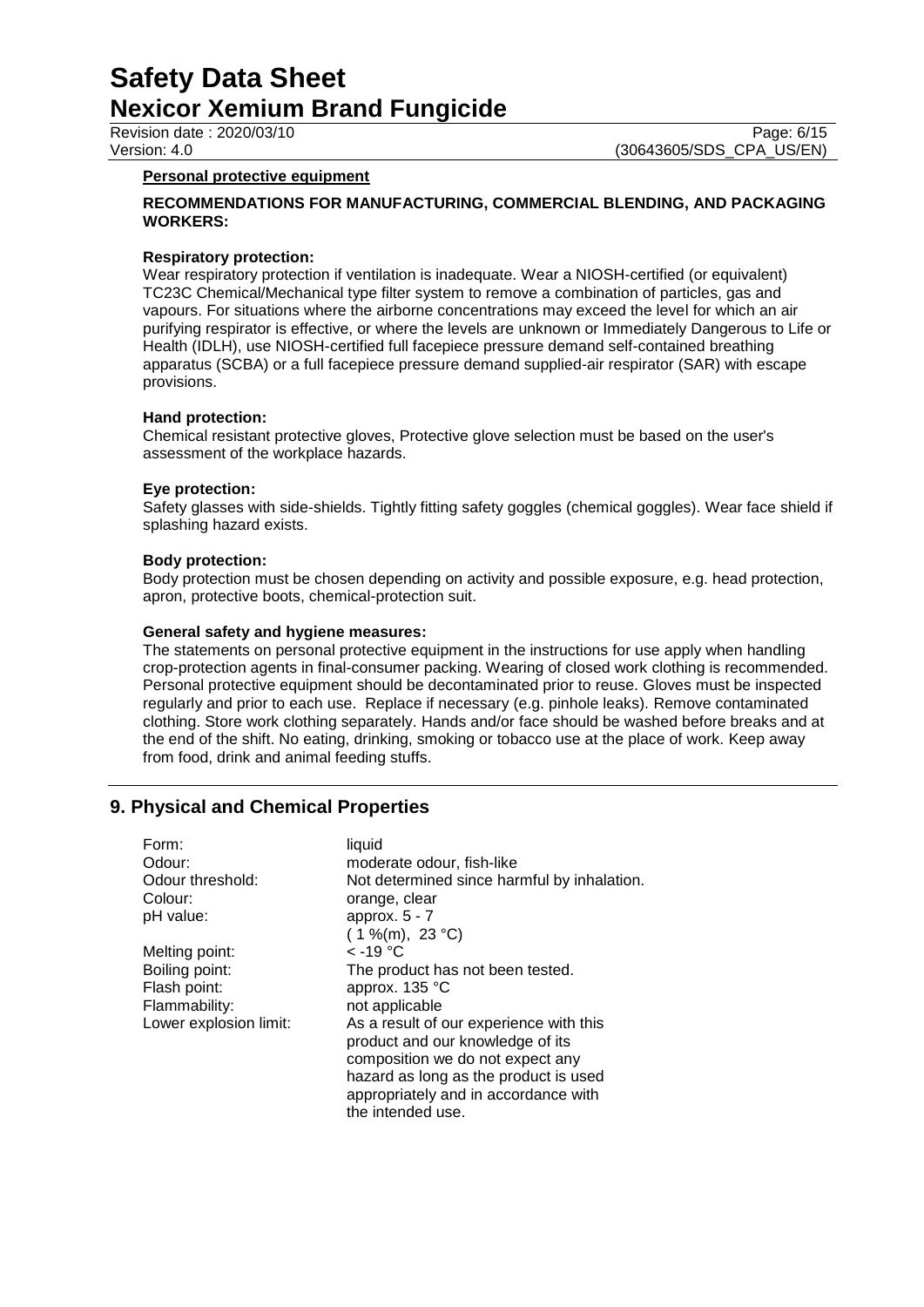# **Safety Data Sheet Nexicor Xemium Brand Fungicide**<br>Revision date : 2020/03/10

| Revision date: 2020/03/10<br>Version: 4.0                       |                                                                                                                                                                                                                            | Page: 7/15<br>(30643605/SDS_CPA_US/EN) |
|-----------------------------------------------------------------|----------------------------------------------------------------------------------------------------------------------------------------------------------------------------------------------------------------------------|----------------------------------------|
| Upper explosion limit:                                          | As a result of our experience with this<br>product and our knowledge of its<br>composition we do not expect any<br>hazard as long as the product is used<br>appropriately and in accordance with<br>the intended use.      |                                        |
| Autoignition:                                                   | approx. 395 °C                                                                                                                                                                                                             |                                        |
| SADT:                                                           | >75 °C                                                                                                                                                                                                                     |                                        |
| Vapour pressure:                                                | approx. 1 hPa<br>(20 °C)<br>Information applies to the solvent.                                                                                                                                                            |                                        |
| Density:                                                        | approx. 1.07 g/cm3<br>(20 °C)                                                                                                                                                                                              |                                        |
| Vapour density:                                                 | not applicable                                                                                                                                                                                                             |                                        |
| Partitioning coefficient n-<br>octanol/water (log Pow):         | not applicable                                                                                                                                                                                                             |                                        |
| Thermal decomposition:                                          | 180 °C, 60 kJ/kg (DSC (OECD 113))<br>(onset temperature)<br>295 °C, 410 kJ/kg (DSC (OECD 113))<br>(onset temperature)<br>Not a substance liable to self-decomposition according to UN<br>transport regulations, class 4.1. |                                        |
| Viscosity, dynamic:                                             | approx. 127 mPa.s<br>(20 °C)                                                                                                                                                                                               |                                        |
| Viscosity, kinematic:                                           | approx. 35 mm2/s<br>(40 °C)<br>The product has not been tested. The<br>statement has been derived from<br>substances/products of a similar<br>structure or composition.                                                    |                                        |
| Solubility in water:<br>Evaporation rate:<br>Other Information: | emulsifiable<br>not applicable<br>If necessary, information on other physical and chemical<br>parameters is indicated in this section.                                                                                     |                                        |

## **10. Stability and Reactivity**

## **Reactivity**

No hazardous reactions if stored and handled as prescribed/indicated.

Oxidizing properties: not fire-propagating

## **Chemical stability**

The product is stable if stored and handled as prescribed/indicated.

## **Possibility of hazardous reactions**

No hazardous reactions if stored and handled as prescribed/indicated.

## **Conditions to avoid**

See SDS section 7 - Handling and storage.

## **Incompatible materials**

strong acids, strong bases, strong oxidizing agents

## **Hazardous decomposition products**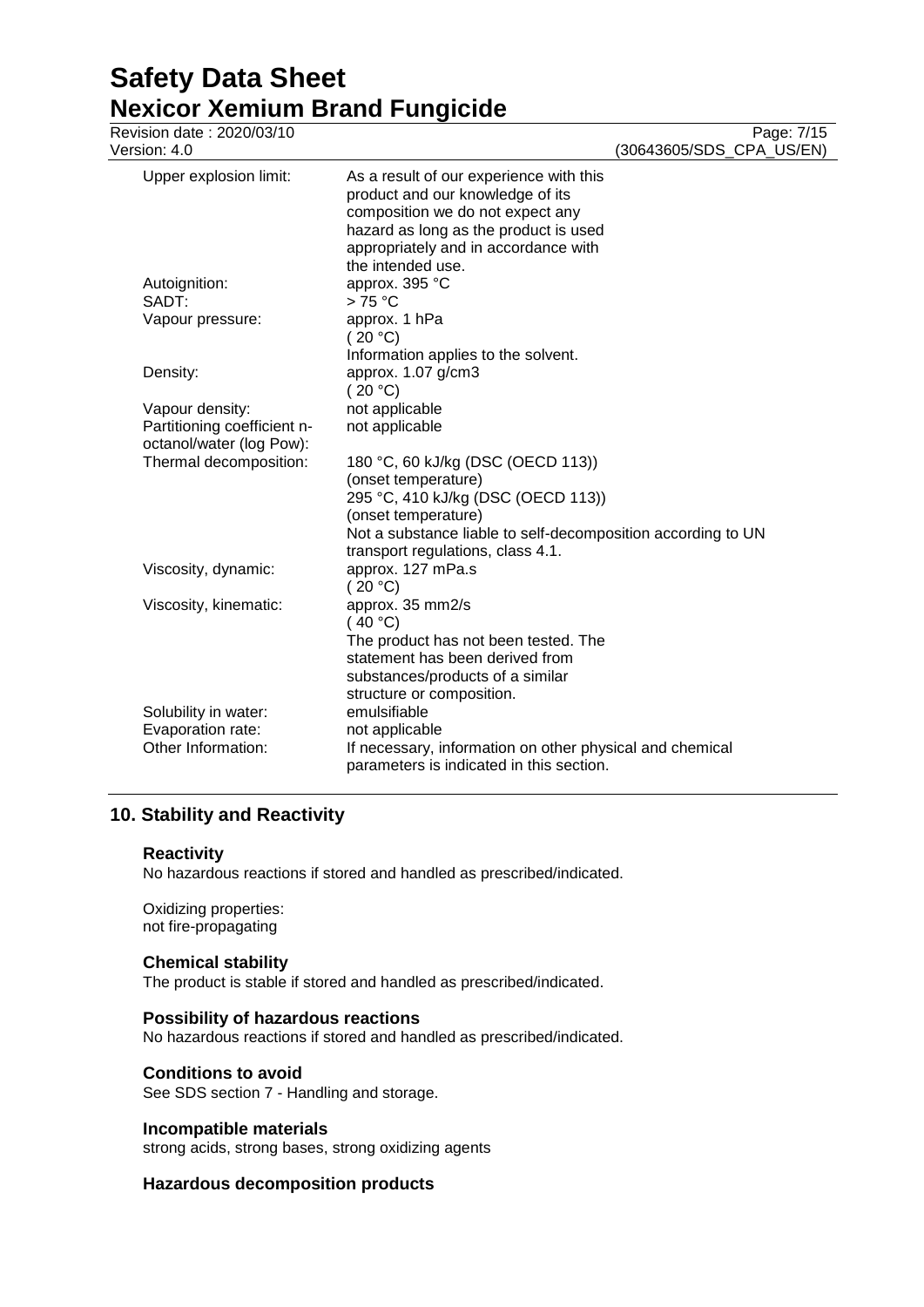Revision date : 2020/03/10 Page: 8/15<br>Version: 4.0 (30643605/SDS CPA US/EN)

(30643605/SDS CPA US/EN)

Decomposition products: Hazardous decomposition products: No hazardous decomposition products if stored and handled as prescribed/indicated.

Thermal decomposition: 180 °C (DSC (OECD 113)) (onset temperature) 295 °C (DSC (OECD 113)) (onset temperature) Not a substance liable to self-decomposition according to UN transport regulations, class 4.1.

## **11. Toxicological information**

## **Primary routes of exposure**

Routes of entry for solids and liquids are ingestion and inhalation, but may include eye or skin contact. Routes of entry for gases include inhalation and eye contact. Skin contact may be a route of entry for liquefied gases.

## **Acute Toxicity/Effects**

Acute toxicity

Assessment of acute toxicity: The product has not been tested. The statement has been derived from substances/products of a similar structure or composition. Of moderate toxicity after single ingestion. Of moderate toxicity after short-term inhalation. Virtually nontoxic after a single skin contact.

Oral Type of value: LD50 Species: rat (female) Value: 500 - 2,000 mg/kg

Inhalation Type of value: LC50 Species: rat (female) Value: 1.635 mg/l

**Dermal** Type of value: LD50 Species: rat Value: > 5,000 mg/kg No mortality was observed.

Assessment other acute effects Assessment of STOT single: Causes temporary irritation of the respiratory tract.

Target organ: Respiratory system

The product has not been tested. The statement has been derived from the properties of the individual components.

## Irritation / corrosion

Assessment of irritating effects: The product has not been tested. The statement has been derived from substances/products of a similar structure or composition. Skin contact causes irritation. Eye contact causes irritation.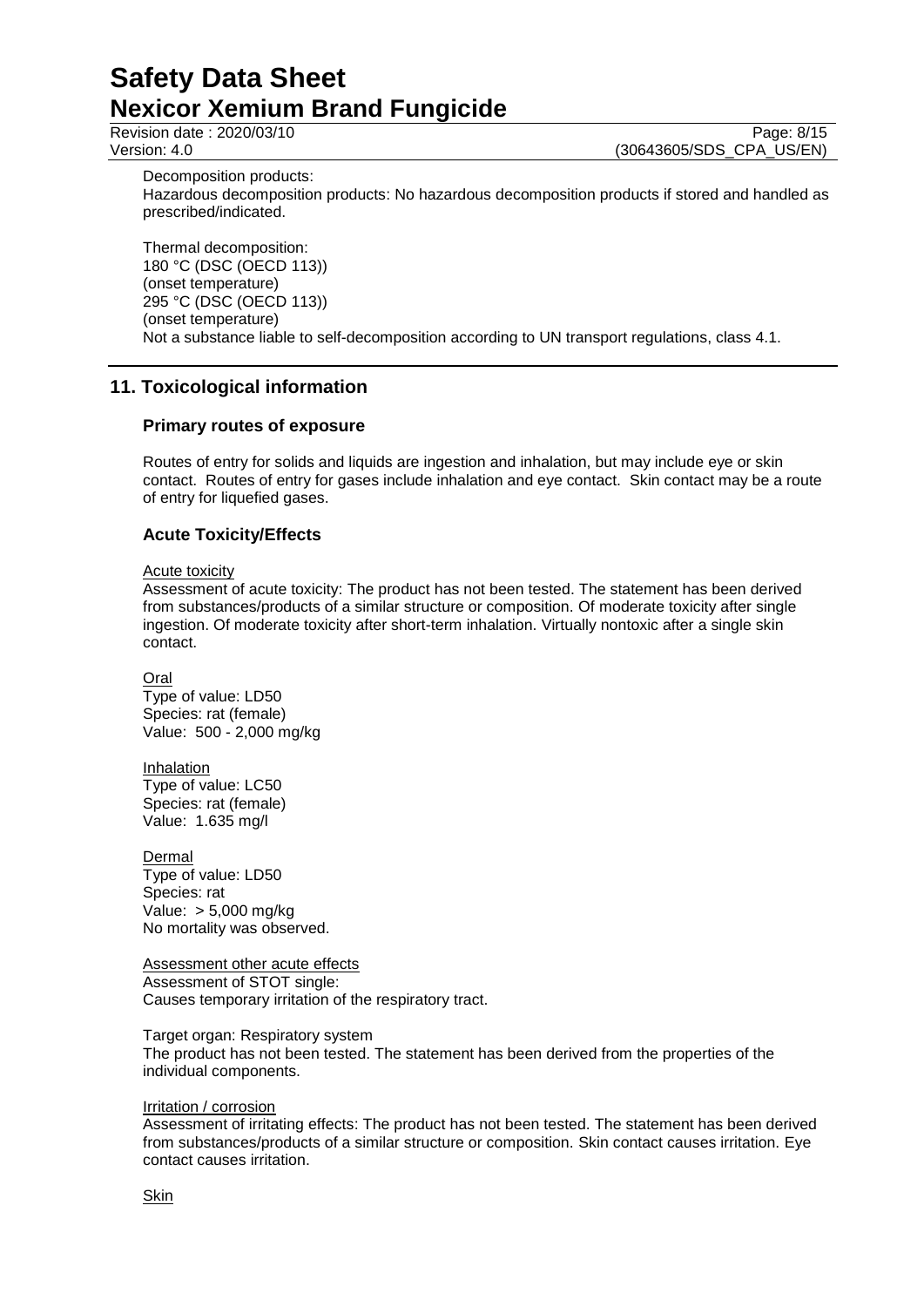Revision date : 2020/03/10 Page: 9/15<br>Version: 4.0 Page: 9/15 (30643605/SDS\_CPA\_US/EN)

Species: rabbit Result: Irritant.

Eye Species: rabbit Result: non-irritant

*Information on: Alcohols, C11-14-iso-, C13-rich, ethoxylated propoxylated Species: rabbit Result: Irritant. Method: OECD Guideline 405* ----------------------------------

## Sensitization

Assessment of sensitization: The product has not been tested. The statement has been derived from the properties of the individual components. Sensitization after skin contact possible.

*Information on: Propiconazole technical Species: guinea pig Result: sensitizing* ----------------------------------

#### Aspiration Hazard

The product has not been tested. The statement has been derived from the properties of the individual components. No aspiration hazard expected.

## **Chronic Toxicity/Effects**

#### Repeated dose toxicity

Assessment of repeated dose toxicity: The product has not been tested. The statement has been derived from the properties of the individual components.

#### *Information on: pyraclostrobin*

*Assessment of repeated dose toxicity: After repeated exposure the prominent effect is local irritation. The substance may cause damage to the olfactory epithelium after repeated inhalation.*

#### *Information on: Fluxapyroxad*

*Assessment of repeated dose toxicity: Adaptive effects were observed after repeated exposure in animal studies.*

#### *Information on: Decanamide, N,N-dimethyl-*

*Assessment of repeated dose toxicity: The product has not been tested. The statement has been derived from substances/products of a similar structure or composition. After repeated exposure the prominent effect is local irritation.*

#### *Information on: biphenyl*

*Assessment of repeated dose toxicity: The substance may cause damage to the kidney after repeated ingestion of high doses, as shown in animal studies.*

#### *Information on: naphthalene*

*Assessment of repeated dose toxicity: Repeated oral uptake of the substance did not cause substance-related effects. The substance may cause damage to the olfactory epithelium after repeated inhalation. Repeated dermal uptake of the substance did not cause substance-related effects.*

----------------------------------

Genetic toxicity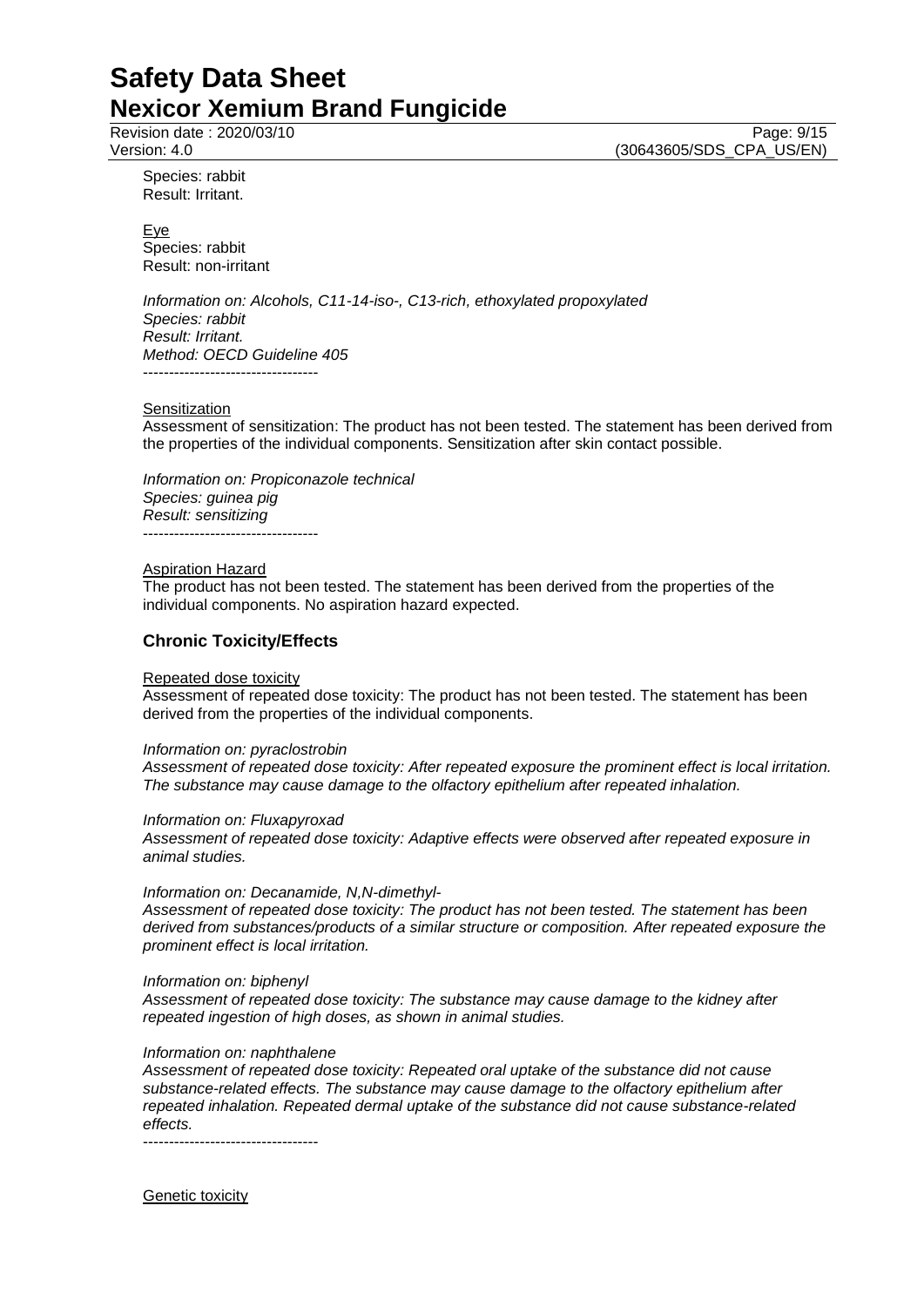Revision date : 2020/03/10 Page: 10/15<br>Version: 4.0 (30643605/SDS CPA US/EN)

(30643605/SDS CPA US/EN)

Assessment of mutagenicity: The product has not been tested. The statement has been derived from the properties of the individual components.

#### *Information on: naphthalene*

*Assessment of mutagenicity: The substance was not mutagenic in bacteria. The substance was mutagenic in a mammalian cell culture test system. The substance was not mutagenic in a test with mammals. Literature data.*

----------------------------------

#### **Carcinogenicity**

Assessment of carcinogenicity: The product has not been tested. The statement has been derived from the properties of the individual components.

#### *Information on: Fluxapyroxad*

*Assessment of carcinogenicity: Indication of possible carcinogenic effect in animal tests. The effect is caused by an animal specific mechanism that has no human counter part.*

#### *Information on: naphthalene*

*Assessment of carcinogenicity: In long-term studies in rats and mice in which the substance was given by inhalation, a carcinogenic effect was observed. EU-classification The substance was classified as a group 3 carcinogen by the German MAK-Commission (substances for which a suspicion of a carcinogenic potential exists). IARC (International Agency for Research on Cancer) has classified this substance as group 2B (The agent is possibly carcinogenic to humans). IARC (International Agency for Research on Cancer) has classified this substance as group 2B (The agent is possibly carcinogenic to humans).*

----------------------------------

## Reproductive toxicity

Assessment of reproduction toxicity: The product has not been tested. The statement has been derived from the properties of the individual components.

#### *Information on: Fluxapyroxad*

*Assessment of reproduction toxicity: The results of animal studies gave no indication of a fertility impairing effect. May cause harm to children via breast-feeding.* ----------------------------------

#### **Teratogenicity**

Assessment of teratogenicity: The product has not been tested. The statement has been derived from the properties of the individual components.

#### *Information on: Propiconazole technical*

*Assessment of teratogenicity: The substance caused malformations/developmental toxicity in laboratory animals.*

#### *Information on: Decanamide, N,N-dimethyl-*

*Assessment of teratogenicity: The substance did not cause malformations in animal studies; however, toxicity to development was observed at high doses that were toxic to the parental animals. The product has not been tested. The statement has been derived from substances/products of a similar structure or composition.* ----------------------------------

Other Information Misuse can be harmful to health.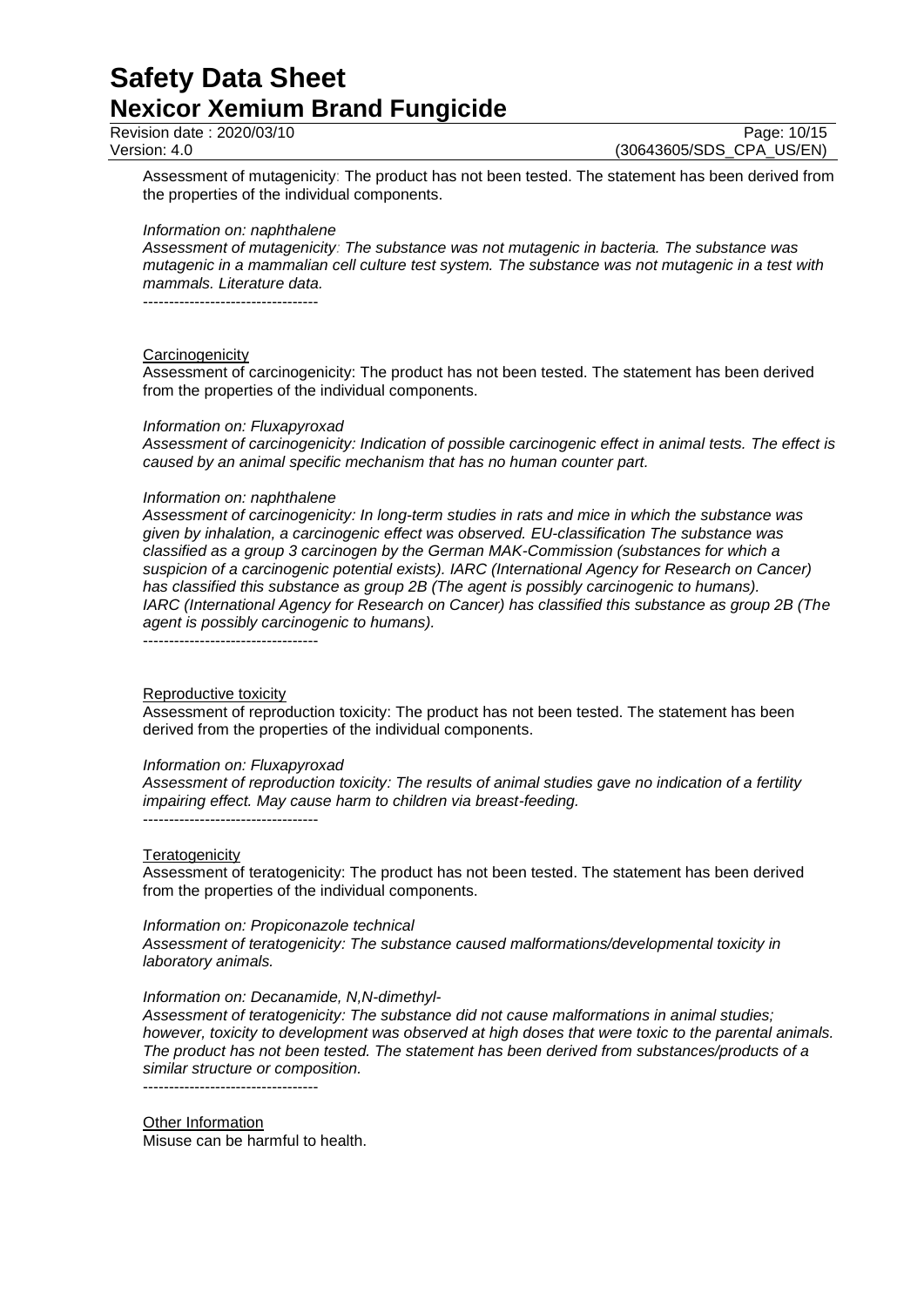Revision date : 2020/03/10 Page: 11/15<br>Version: 4.0 (30643605/SDS CPA US/EN)

## **12. Ecological Information**

## **Toxicity**

Aquatic toxicity Assessment of aquatic toxicity: Very toxic to aquatic life with long lasting effects.

Aquatic invertebrates EC50 (48 h) 0.0034 mg/l, Daphnia magna (static) The product has not been tested. The statement has been derived from substances/products of a similar structure or composition.

Toxicity to fish

*Information on: Propiconazole technical LC50 (96 h) 4.3 mg/l, Oncorhynchus mykiss*

*Information on: Fluxapyroxad LC50 (96 h) 0.29 mg/l, Cyprinus carpio (Fish test acute, semistatic)*

*LC50 (96 h) 0.546 mg/l, Oncorhynchus mykiss (OECD Guideline 203, static) LC50 (96 h) 1.15 mg/l, Lepomis macrochirus (OECD Guideline 203, static) LC50 (96 h) 0.466 mg/l, Pimephales promelas (OECD Guideline 203, static)*

*Information on: pyraclostrobin LC50 (96 h) 0.00616 mg/l, Oncorhynchus mykiss (EPA 72-1, Flow through.)* ----------------------------------

## Aquatic plants

*Information on: Propiconazole technical EC50 (96 h) 8.9 mg/l (growth rate), Pseudokirchneriella subcapitata No observed effect concentration (96 h) 0.13 mg/l (growth rate), Pseudokirchneriella subcapitata*

*Information on: Fluxapyroxad EC50 (72 h) 0.70 mg/l (growth rate), Pseudokirchneriella subcapitata (OECD Guideline 201)*

*Information on: pyraclostrobin*

*EC50 (72 h) > 0.843 mg/l (growth rate), Pseudokirchneriella subcapitata (OECD Guideline 201) EC10 (72 h) 0.078 mg/l (growth rate), Pseudokirchneriella subcapitata (OECD Guideline 201)* ----------------------------------

Chronic toxicity to fish

*Information on: Propiconazole technical No observed effect concentration (95 d) 0.068 mg/l, Cyprinodon variegatus*

*Information on: Fluxapyroxad*

*No observed effect concentration (33 d) 0.0359 mg/l, Pimephales promelas (OECD Guideline 210, Flow through.)*

*Information on: pyraclostrobin No observed effect concentration (98 d) approx. 0.00235 mg/l, Oncorhynchus mykiss (OECD Guideline 210, Flow through.)*

----------------------------------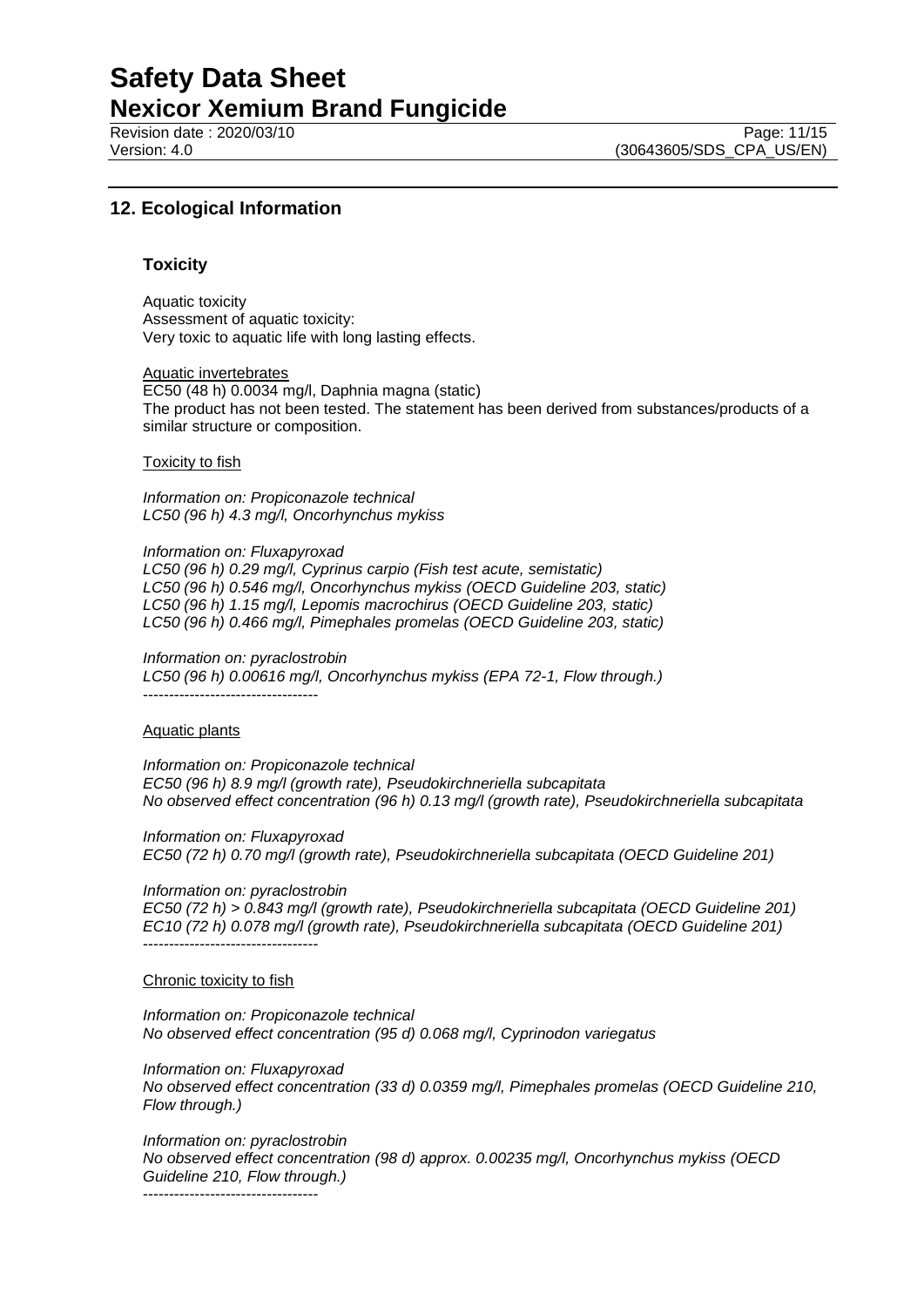#### Chronic toxicity to aquatic invertebrates

*Information on: Propiconazole technical No observed effect concentration (28 d) 0.11 mg/l, Mysidopsis bahia*

*Information on: Fluxapyroxad*

*No observed effect concentration (21 d) 0.5 mg/l, Daphnia magna (OECD Guideline 211, semistatic)*

*Information on: pyraclostrobin No observed effect concentration (21 d) 0.004 mg/l, Daphnia magna (OECD Guideline 202, part 2, semistatic) The details of the toxic effect relate to the nominal concentration. No observed effect concentration (28 d) 0.00128 mg/l, Mysidopsis bahia (OPP 72-4 (EPA-Guideline), Flow through.) The statement of the toxic effect relates to the analytically determined concentration.* ----------------------------------

## **Persistence and degradability**

Assessment biodegradation and elimination (H2O) The product has not been tested. The statement has been derived from the properties of the individual components.

Assessment biodegradation and elimination (H2O)

*Information on: Propiconazole technical*

*Not readily biodegradable (by OECD criteria).*

*Information on: Fluxapyroxad*

*Not readily biodegradable (by OECD criteria).*

*Information on: pyraclostrobin*

----------------------------------

*Not readily biodegradable (by OECD criteria).*

## **Bioaccumulative potential**

Assessment bioaccumulation potential

The product has not been tested. The statement has been derived from the properties of the individual components.

Bioaccumulation potential

*Information on: Propiconazole technical*

*Bioconcentration factor: 180*

*Information on: Fluxapyroxad*

*Bioconcentration factor: 36 - 37 (28 d), Lepomis macrochirus (OECD-Guideline 305) Does not accumulate in organisms.*

*Information on: pyraclostrobin*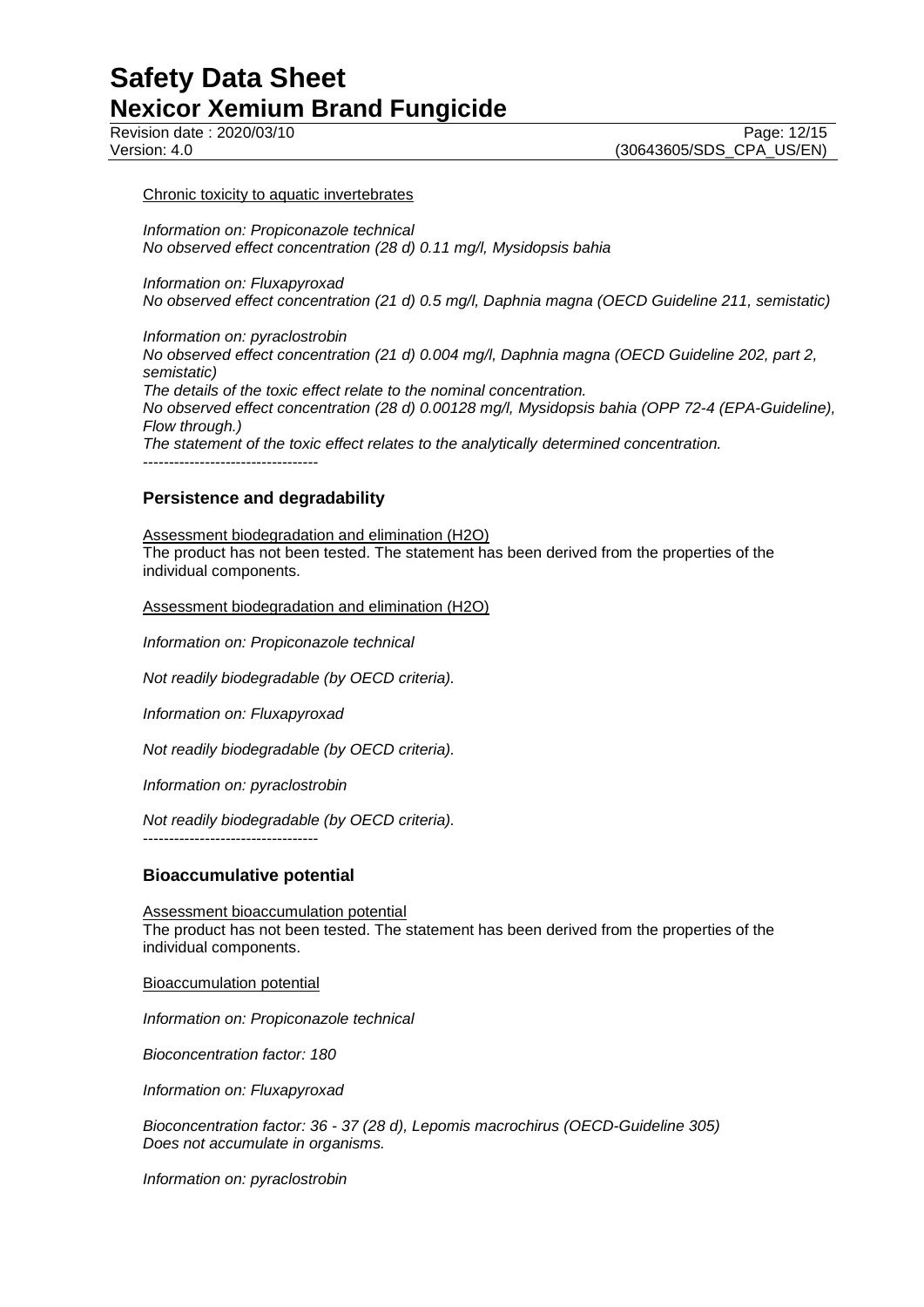Revision date : 2020/03/10 Page: 13/15<br>Version: 4.0 (30643605/SDS CPA US/EN)

(30643605/SDS\_CPA\_US/EN)

*Bioconcentration factor: 379 - 507, Oncorhynchus mykiss (OECD-Guideline 305) Accumulation in organisms is not to be expected.* ----------------------------------

**Mobility in soil**

Assessment transport between environmental compartments The product has not been tested. The statement has been derived from the properties of the individual components.

## *Information on: Propiconazole technical*

*Following exposure to soil, the product trickles away and can - dependant on degradation - be transported to deeper soil areas with larger water loads.*

*Information on: Fluxapyroxad*

*Following exposure to soil, adsorption to solid soil particles is probable, therefore contamination of groundwater is not expected.*

*Information on: pyraclostrobin*

*Following exposure to soil, adsorption to solid soil particles is probable, therefore contamination of groundwater is not expected.*

----------------------------------

## **Additional information**

Other ecotoxicological advice: Do not discharge product into the environment without control.

## **13. Disposal considerations**

## **Waste disposal of substance:**

Pesticide wastes are regulated. Improper disposal of excess pesticide, spray mix or rinsate is a violation of federal law. If pesticide wastes cannot be disposed of according to label instructions, contact the State Pesticide or Environmental Control Agency or the Hazardous Waste representative at the nearest EPA Regional Office for guidance.

## **Container disposal:**

Rinse thoroughly at least three times (triple rinse) in accordance with EPA recommendations. Consult state or local disposal authorities for approved alternative procedures such as container recycling. Recommend crushing, puncturing or other means to prevent unauthorized use of used containers.

## **14. Transport Information**

**Land transport** USDOT

Not classified as a dangerous good under transport regulations

| Sea transport<br>IMDG |   |
|-----------------------|---|
| Hazard class:         | g |
| Packing group:        | Ш |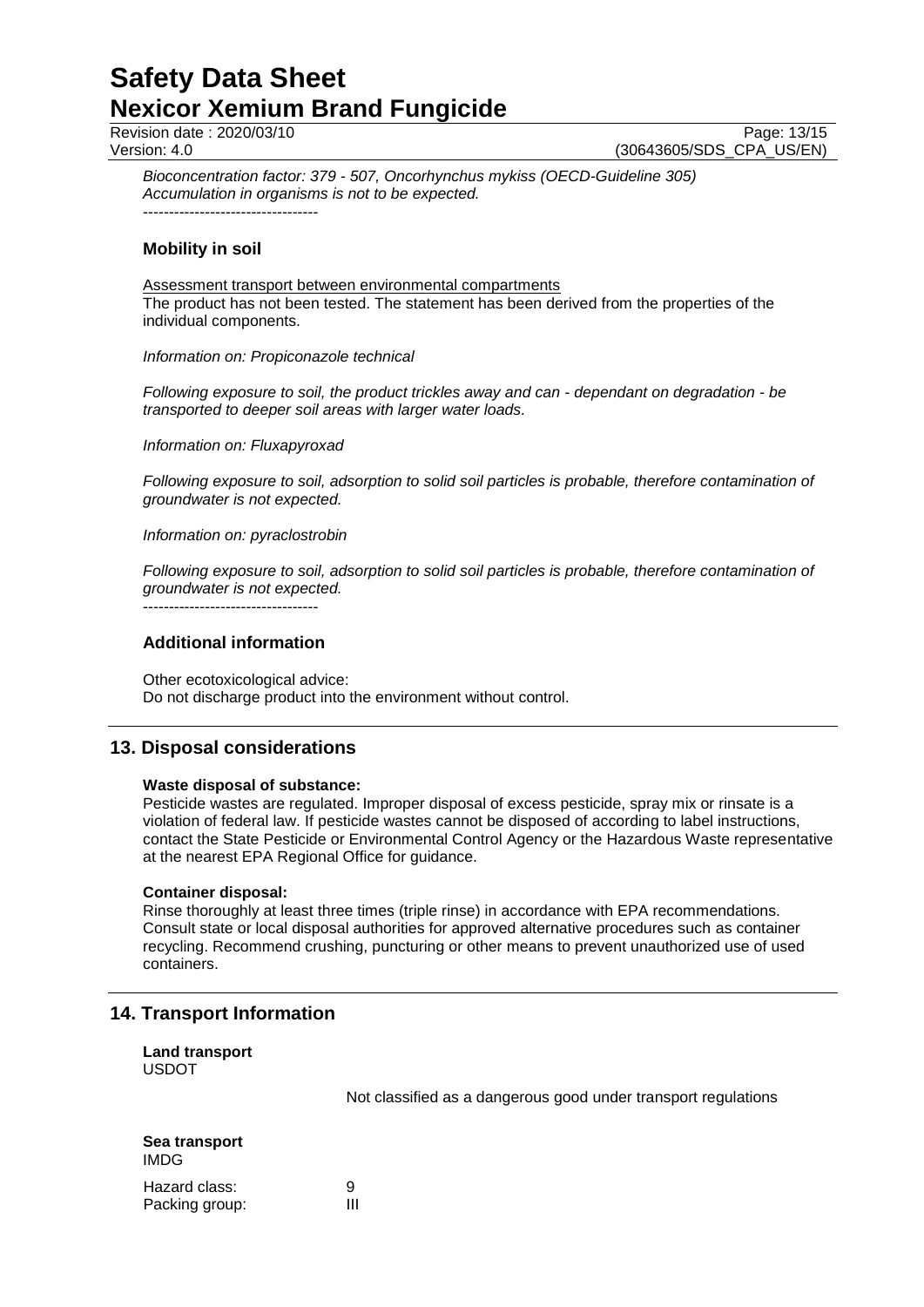# **Safety Data Sheet Nexicor Xemium Brand Fungicide**<br>Revision date: 2020/03/10

| Revision date: 2020/03/10<br>Version: 4.0                                               | Page: 14/15<br>(30643605/SDS CPA US/EN)                                                                                         |
|-----------------------------------------------------------------------------------------|---------------------------------------------------------------------------------------------------------------------------------|
| ID number:<br>Hazard label:<br>Marine pollutant:<br>Proper shipping name:               | UN 3082<br>9, EHSM<br>YES.<br>ENVIRONMENTALLY HAZARDOUS SUBSTANCE, LIQUID,<br>N.O.S. (contains PYRACLOSTROBIN, PROPICONAZOLE)   |
| Air transport<br>IATA/ICAO                                                              |                                                                                                                                 |
| Hazard class:<br>Packing group:<br>ID number:<br>Hazard label:<br>Proper shipping name: | 9<br>Ш<br>UN 3082<br>9, EHSM<br>ENVIRONMENTALLY HAZARDOUS SUBSTANCE, LIQUID,<br>N.O.S. (contains PYRACLOSTROBIN, PROPICONAZOLE) |

## **15. Regulatory Information**

## **Federal Regulations**

**Registration status:** TSCA, US released / exempt

Chemical TSCA, US blocked / not listed

**EPCRA 311/312 (Hazard categories):** Refer to SDS section 2 for GHS hazard classes applicable for this product.

| <b>EPCRA 313:</b> |                      |
|-------------------|----------------------|
| <b>CAS Number</b> | <b>Chemical name</b> |
| 60207-90-1        | propiconazole        |

## **State regulations**

| <b>State RTK</b> | <b>CAS Number</b> | <b>Chemical name</b> |
|------------------|-------------------|----------------------|
| NJ               | 60207-90-1        | propiconazole        |
|                  | 64742-94-5        | solvent naphtha      |
|                  | $91 - 20 - 3$     | naphthalene          |
|                  | 108-88-3          | Toluene              |
| РA               | 64742-94-5        | solvent naphtha      |

## **Safe Drinking Water & Toxic Enforcement Act, CA Prop. 65:**

**WARNING:** This product can expose you to chemicals including ETHYLENE OXIDE, which is known to the State of California to cause cancer and birth defects or other reproductive harm. For more information, go to www.P65Warnings.ca.gov.

## **Labeling requirements under FIFRA**

This chemical is a pesticide product registered by the Environmental Protection Agency and is subject to certain labeling requirements under federal pesticide law. These requirements differ from the classification criteria and hazard information required for safety data sheets, and workplace labels of non-pesticide chemicals. Following is the hazard information as required on the pesticide label.